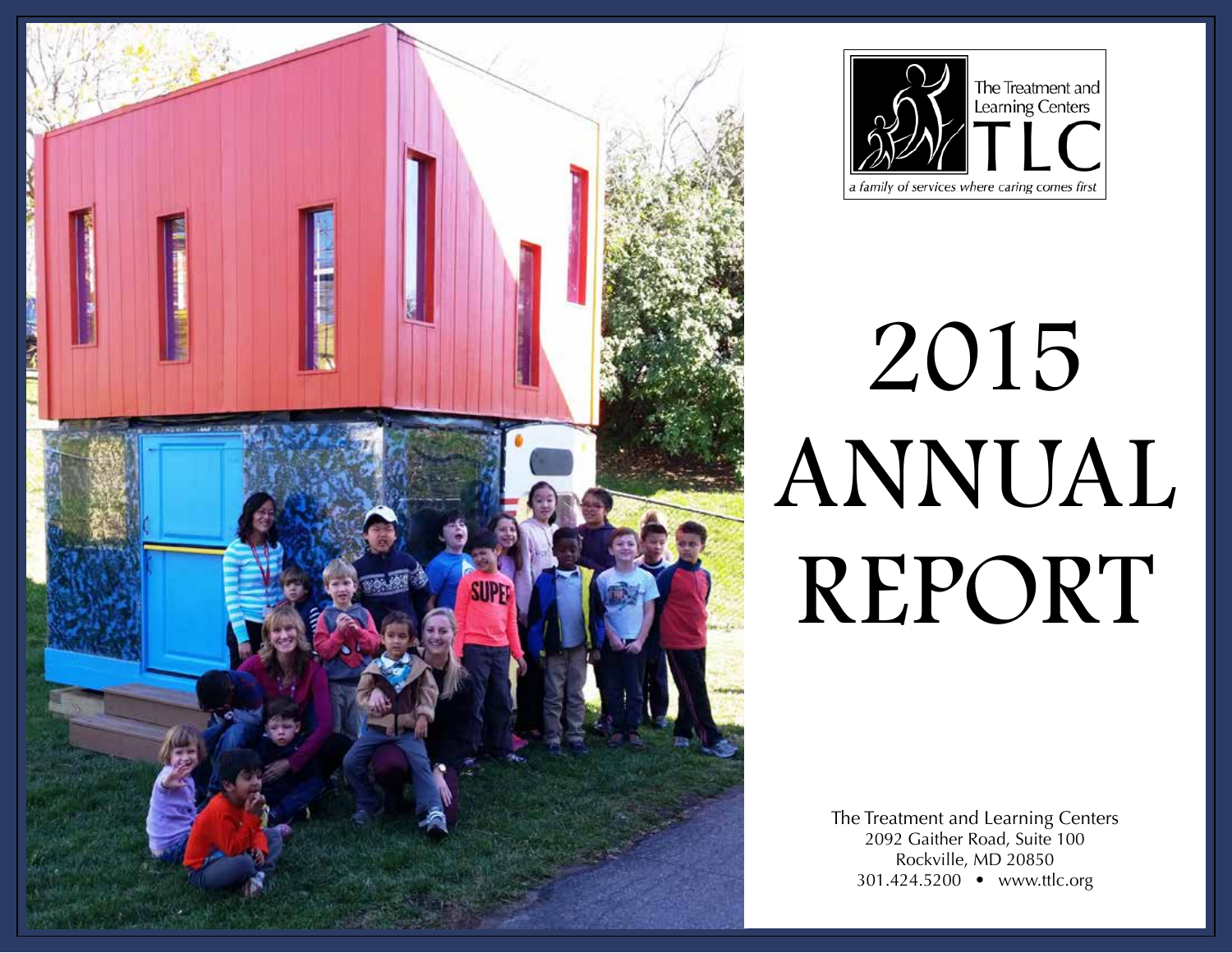# **From Executive Director Dr. Patricia Ritter**

It was a celebratory year for TLC. Many of you joined our 65th Anniversary event. We have wonderful photos and highlights of the celebration in this Annual Report. At the same time we were reflecting on our history, we wer t was a celebratory year for TLC. Many of you joined our 65th Anniversary event. We have wonderful photos and highlights of the celebration in this Annual Report. At the same time we were reflecting on our history, we were planning for the future with a *Strategic Thinking Initiative*. TLC's Board of Trustees and leadership team worked with a TLC's visibility, increase fundraising sources and strengthen TLC's programming and service delivery, will guide us in the next years. Progressing toward these goals will reinforce an already strong organization. We will analyze our challenges, stabilize our budget and make strategic decisions that support our mission while we continue to meet community needs.



*Highly Visible* — At TLC, our goal is for everyone in the community to know that we are a trusted resource for families with special needs.

Media: As MANSEF President, an editorial supporting nonpublic schools was published in the *Washington Post* titled, "The Wrong Place To Cut." TLC Directors authored two *Washington Parent* articles. Our social media has grown significantly, to 444 likes on Facebook, 247 connections on LinkedIn and 281 followers on Twitter. Through Constant Contact, we distributed fourteen enewsletters and thirty-three announcements.

Community Outreach: Marketing Director visited 150 physicians' offices. In the TLC spirit, many staff pitched in to help and postcards were distributed to nineteen MCPS elementary school's staff and students. Staff in occupational therapy, speech language and audiology hosted free screenings for the community.

Community Education: Staff hosted two off-site workshops, seventeen on-site workshops and exhibited at, or attended eighteen events including *Rockville Hometown Holidays*. GMMB and TLC/Outcomes hosted a well-attended employer event which included a panel discussion on hiring individuals with disabilities at the GMMB offices in Georgetown. Susan Yaffe-Oziel participated in a pediatric audiologist panel at the Maryland Academy of Audiology conference.

MANSEF: At the 2015 Maryland Association of Nonpublic Schools Education Facilities (MANSEF) Conference, TLC/KTS staff and students were involved on many levels. KTS student Noah's artwork was displayed on the MANSEF conference book cover. KTS staff attended the conference. The KTS choir performed for the opening ceremony in front of 1,800 people. TLC/KTS staff presented three workshops. Also Gwen Blau and Chrissy Bernabe participated in a MANSEF Curriculum Group and we had two articles in *MANSEF Stepping Stones*.

*Quality Leading Edge* — At TLC, we are providing quality services and developing new programs to meet the ever changing needs of the community.

Furthering Education: In 2013, KTS added STRIDE and EXCEL, small transitional programs intended for students who require more intensive support to succeed academically and socially. This year we added BOOST for middle school students, rounding out the initiative for more intensive programs at KTS.

The Highest Level of Service: The Outcomes Service earned its seventh consecutive three-year accreditation from CARF International. The Family Hearing Center holds monthly walk-in clinics at Asbury Methodist Village. All services continuously receive high satisfaction responses on consumer surveys. KTS

*Continues on page 3.*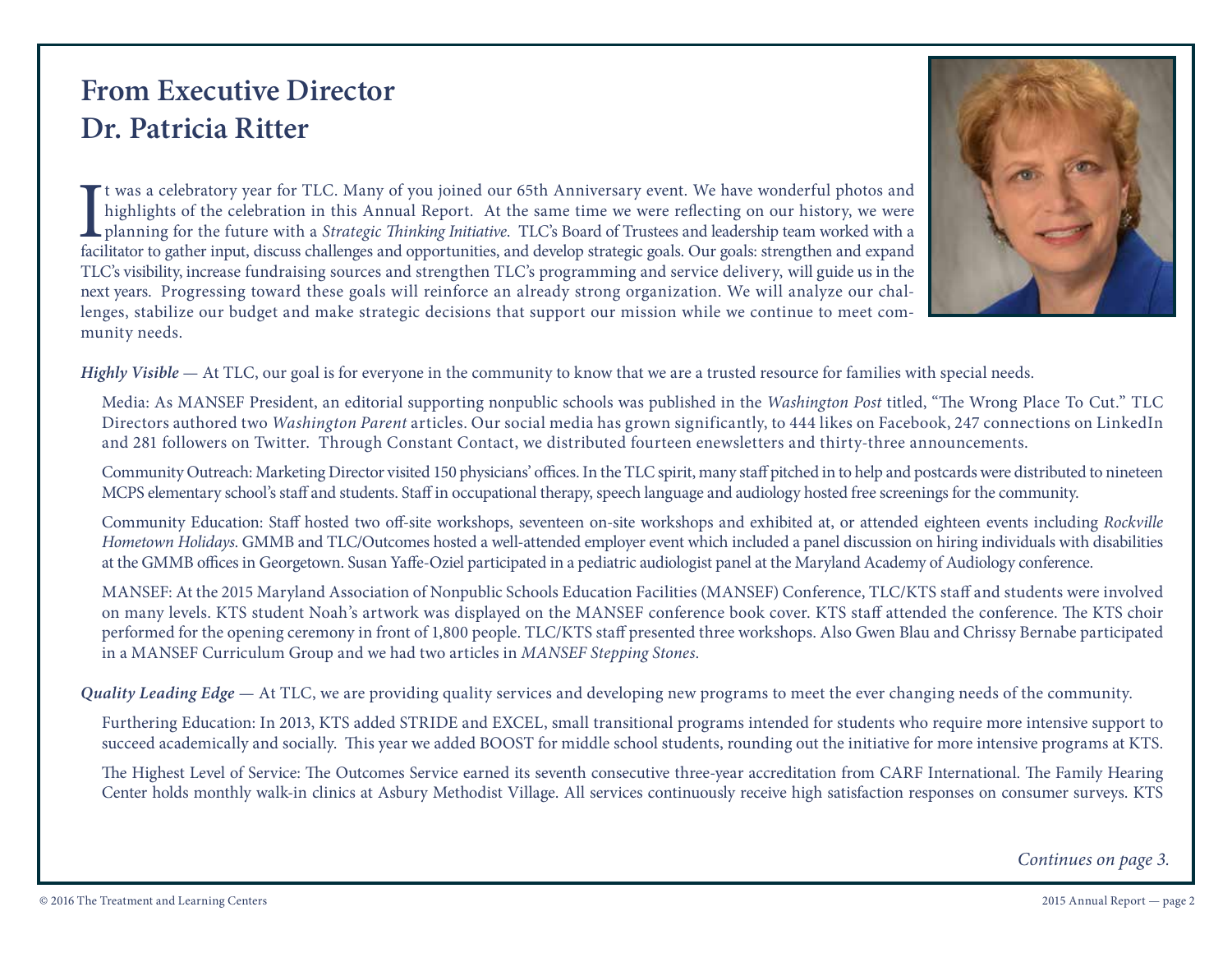## *Continued from page 2.*

earned the *PBIS Gold Award* for their positive behavior intervention program. Occupational Therapy is now offering "Core Training" programs at St. Andrews Academy. Testing and Tutoring staff offer Saturday Social Skills Groups and extended summer camp is now available at Gaither Road. Staff presented a workshop on the new *Wechsler Intelligence Scales for Children* to private schools and at the MANSEF conference.

Striving To Offer More: With a grant from the Maryland State Arts Council, KTS was able to have a Poet in Residence for the week and hosted Slam Poet, Chris August, who is also a former special educator. TLC's Diversity Team is in its second year and partnering to raise awareness and open lines of communication to ensure a respectful and inclusive workplace. Our continued development of the Raintree database system has resulted in expanded clinical use and more data driven reporting.

*Collaborative and Advocacy Relationships* — At TLC, we value community partnerships and believe these cooperative relationships make us all stronger organizations, better able to serve the community.

Staff Connections: TLC staff are involved in the community through many connections, some examples follow. Pat Ritter finished her term as MANSEF Board President and is now Past President. Pat represented MANSEF on the MSDE Budget and Methodology Groups. Outcomes Assistant Director Karen Morgret is serving as a member of the Montgomery County Commission on People with Disabilities. Bonnie Lawhorn is on the Rockville Chamber of Commerce Marketing Committee. Sarah Shick is a member of the Transition Work Group.

Our Leaders: State Senator Cheryl C. Kagan and Maryland Senator Brian Feldman visited TLC and KTS.

Advocacy: Participated in *MANSEF Lobby Day* to advocate for nonpublic schools and *Developmental Disabilities Day* for our Outcomes consumers.

Partnerships: Artstream and KTS host afternoon programs, open to students at KTS and other schools. Our relationship with Ingleside at King Farm continues to develop through internships for KTHS students, holiday and social events with students and residents, and invitations to residents for audiology events. We have more than twenty-five university affiliations for placements of interns and graduate students to advance the education of the next generation of professionals

*Plentiful Resources* — At TLC, we work to support quality programs, staff and facilities with fundraising and wise money management. We also offer subsidy so those with limited income can receive our services.

We raised over \$633,000 in FY15. FHC celebrated 10 years of the *Help Others Hear* program which has raised \$173,000 and supported over 125 new hearing aids for children and adults who could not otherwise afford them. Eighteen KTS students received \$168,000 in scholarships. At the 65th Anniversary Gala, we raised over \$69,000 from event sponsorships and an additional \$50,000 that evening for the Caring Neighbor Fund. An amazing playhouse was donated to KTS from JBG Companies and James G. Davis Construction Inc. (See front cover photo.) Over \$8,000 was raised with the KTS Legacy Wall. New LED lights were installed at KTS. A new HVAC system at KTS was installed, utilizing a matching state Bond Bill.

# **Board of Trustees**

## **OFFICERS**

Bill McDonald, President Michael Cogan, Vice President James LaGrone, Treasurer Betty Anne Aschenbach, Secretary Raymond Baldwin, General Counsel Bruce Hunter, Past President Patricia A. Ritter, Ph.D., Executive Director

## **TRUSTEES**

Harinder Bawa John Bogasky Charles Dickerson John duFief Peter Greif David Katz Melissa Pappas Joseph Parlanti Geoffrey Platnick Froma Roth Ryan Wibberley

## BOARD MEMBER EMERITUS Thomas Nordlinger

Barry Scher J. Richard Ward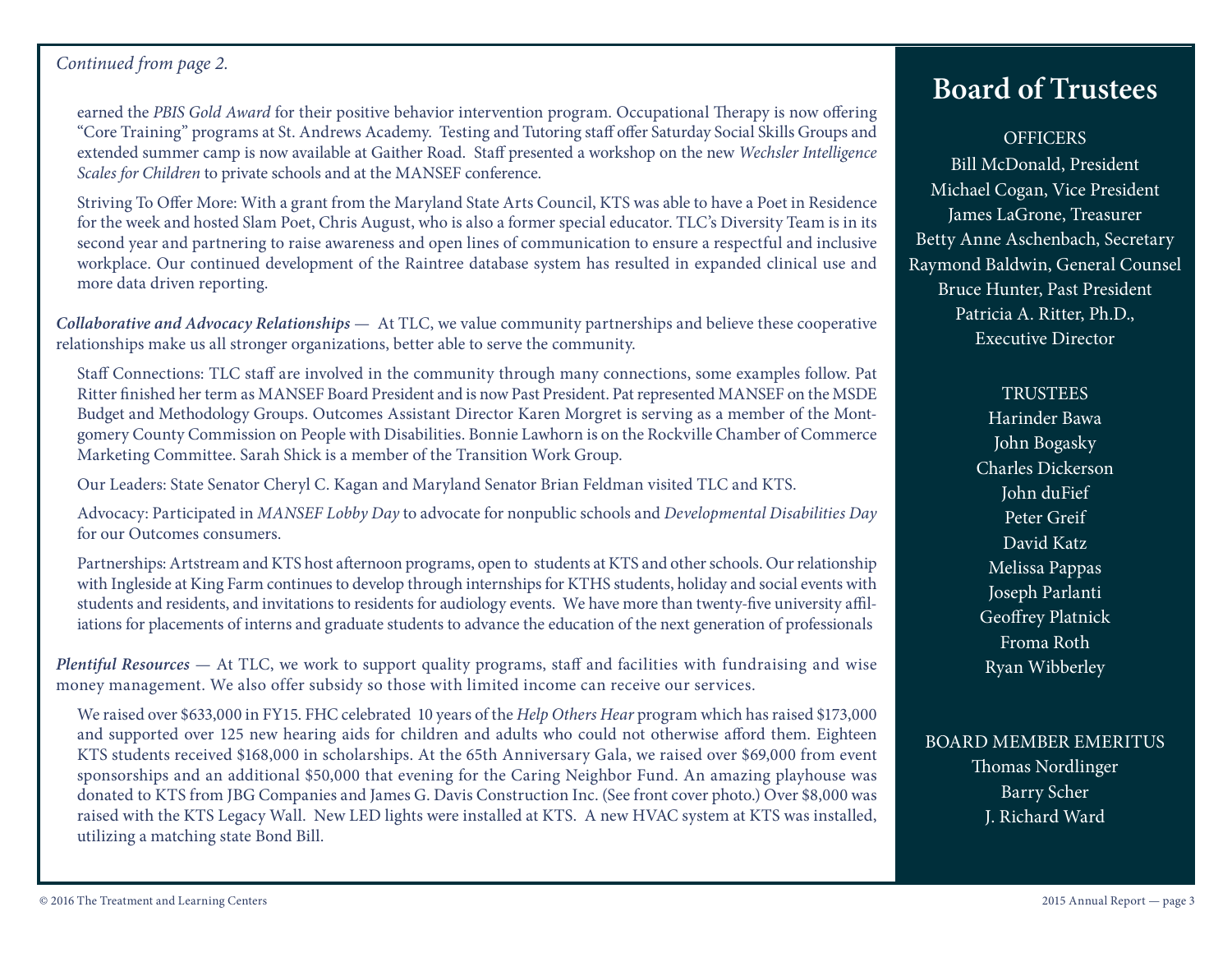## *TLC Thanks Our Generous 2015 Donors!*

#### *\$10,000+ Donors*

The Morris & Gwendolyn Cafritz Foundation Nelson & Michele Carbonell Family Foundation Ralph J. Duffie, Inc. John Edward Fowler Memorial Foundation **GEICO** King Automotive Group KTS Parents Association The J. Willard & Alice S. Marriott Foundation The George Preston Marshall Foundation The Meltzer Group Roberts Oxygen Company, Inc. Jim & Carol Trawick Foundation Marilyn M. Ward

#### *\$5,000 - \$9,999*

ATHENA Consulting Mr. & Mrs. Raymond Baldwin Clark-Winchcole Foundation Dart Group II Foundation Dimick Foundation Dr. & Mrs. Barry Eisenstein Giant Food LLC The Greif Family Mary Howes The HSC Foundation Anne Kline Mr. & Mrs. Charles McNamara PEPCO Rill Architects Rockville Rotary Club Foundation V&S Foundation, Inc.

*\$2,500 - \$4,999*

Anonymous John & Sarah Barpoulis Mr. Harinder Bawa & Mrs. Anju Kaur Mr. & Mrs. John Bogasky Michael R. Cogan, P.C. Dr. Thu N. Tran & Dr. David L. Katz James & Sherry LaGrone Mr. & Mrs. Gerald Lett Mr. & Mrs. Michael C. Lindsay, Sr. Paul & Roseanne McDermott Mr. & Mrs. Bill J. McDonald Miles & Stockbridge, P.C. Mr. & Mrs. Richard Pavlin Geoffrey & Tobi Platnick Revere Bank Dr. Patricia A. Ritter & Mr. Gary C. Ritter Rockville Fuel & Feed Co. Shulman, Rogers, Gandal, Pordy & Ecker, P.A. Mr. Charles Simpson & Mrs. Odonna Mathews Simpson Mr. & Mrs. Marc Tommer United Way of the National Capitol Area Mr. & Mrs. J. Richard Ward Robert C. Ward

#### *\$1,000 - \$2,499*

Anonymous Adventist Healthcare Dr. & Mrs. Louai Alassar Mr. & Mrs. Jason Apolenis Aronson Foundation Betty Anne Aschenbach & Scott Stouffer

Patricia & Marc Williamson

Mr. & Mrs. Peter Beveridge Cheryl F. Callahan D.D.S. Mr. & Mrs. Antonio Carrillo Mr. & Mrs. Sam D. Chilcote Mr. & Mrs. Guy Copperthite Karen Dorigan Mr. & Mrs. John duFief Mr. & Mrs. Daniel Ellenbogen Enterprise Rent A Car Enterprise Holdings Foundation GE Foundation Mr. & Mrs. David Golden Mr. & Mrs. Bruce Hunter John Marshall Bank Claire McCarthy Catherine Nicholas Mr. & Mrs. Thomas L. Nordlinger Mr. & Mrs. Tim Peckinpaugh Dr. Robert R. & Mrs. Sonja H. Rickert Mr. & Mrs. David Ruf Seyfarth Shaw Charitable Foundation Suellyn Sherwood James W. Simeo Jr. Dr. & Mrs. Chester M. Stein SunTrust Bank Joan D. Ward Carol Weiss & David Peal Hollis White Mr. & Mrs. Ryan B. Wibberley Willard Packaging Co. Teresa & James Witt Mr. & Mrs. Andrew S. Yim

#### *\$500 - \$999*

Anonymous Mr. & Mrs. William Aschenbach Bank of Georgetown

Lois Brodsky Mr. & Mrs. Kingman B. Brown Elizabeth H. Callanan Susan M. Castellan Chaney Enterprises Thomas H. Clark, SIMC Commonwealth Cares Fund The Community Foundation for The National Capital Region Doris Criswell Mr. & Mrs. James Cromwell Jr. Lisa Davie Stacy Lin De La O Mr. & Mrs. John M. Derrick Jr. Mr. & Mrs. David Donovan Shannon Egan Mr. & Mrs. Phil Epstein Christy L. Evans & David W. Stroup Dr. & Mrs. Edward J. Feroli Nadine Findeisen Mr. & Mrs. Timothy Fleming Beth Freedman Mr. & Mrs. Randall G. Garber Mr. & Mrs. Stan Gutkowski Mr. & Mrs. Ed Harrington Jr. Judith Herr & Robert Samuelson James F. Hines Interactions LLC Mr. & Mrs. David Jeppsen Johns Hopkins University Mr. & Mrs. William J. Kenealy MK and Margie Khattab Mr. & Mrs. Paul Lang Mr. & Mrs. James A. Larson, Jr. Kerry Wilson & Craig Laub Mr. & Mrs. Leonard Lipton Mr. & Mrs. Ronald Luzier M&L Special Needs Planning

Ellen Meyerson Robert Miller Warren Montouri Mr. & Mrs. Henry Morton John Mullins Network for Good Mr. & Mrs. Wayne Olson Liz Seymour & Robert Ourlian Mr. & Mrs. Joseph Parlanti Mr. & Mrs. William Patterson Payroll Network PNC Bank Gloria Quevedo & Antonio Spilimbergo Mr. & Mrs. Stephen F. Riley Mr. & Mrs. William E. Roberts Mr. & Mrs. Joseph W. Rogers Jr. Gregory Sanchez Self Storage Services, Inc. Shady Grove Radiology Constulants, PC Sternburg Communications, Inc. Mr. & Mrs. Fred Sternburg Dr. & Mrs. William R. Strixrud Mr. & Mrs. Brett Surprenant Telesis Corporation Peter Troy Ulliman Schutte Construction, LLC Mr. & Mrs. Peter Weber Mr. & Mrs. Chris Zourdos

#### *\$250 - \$499*

Anonymous Mr. & Mrs. Joel R. Alper Kate Herrod & Richard S. Alper Mr. & Mrs. Mehran Aminzadeh Dr. Janice Anderson & Dr. Richard Jung

*Please note: Every effort has been made to ensure the accuracy of our lists which includes gifts made January - December 2015. If we have made an error, please accept our apologies and contact Teresa Witt, Director of Development, at TWitt@ttlc.org. Due to space limitations, we regret not being able to list donors below \$100. TLC is most grateful for all of our contributors. Thank you.*

*Continues on page 5*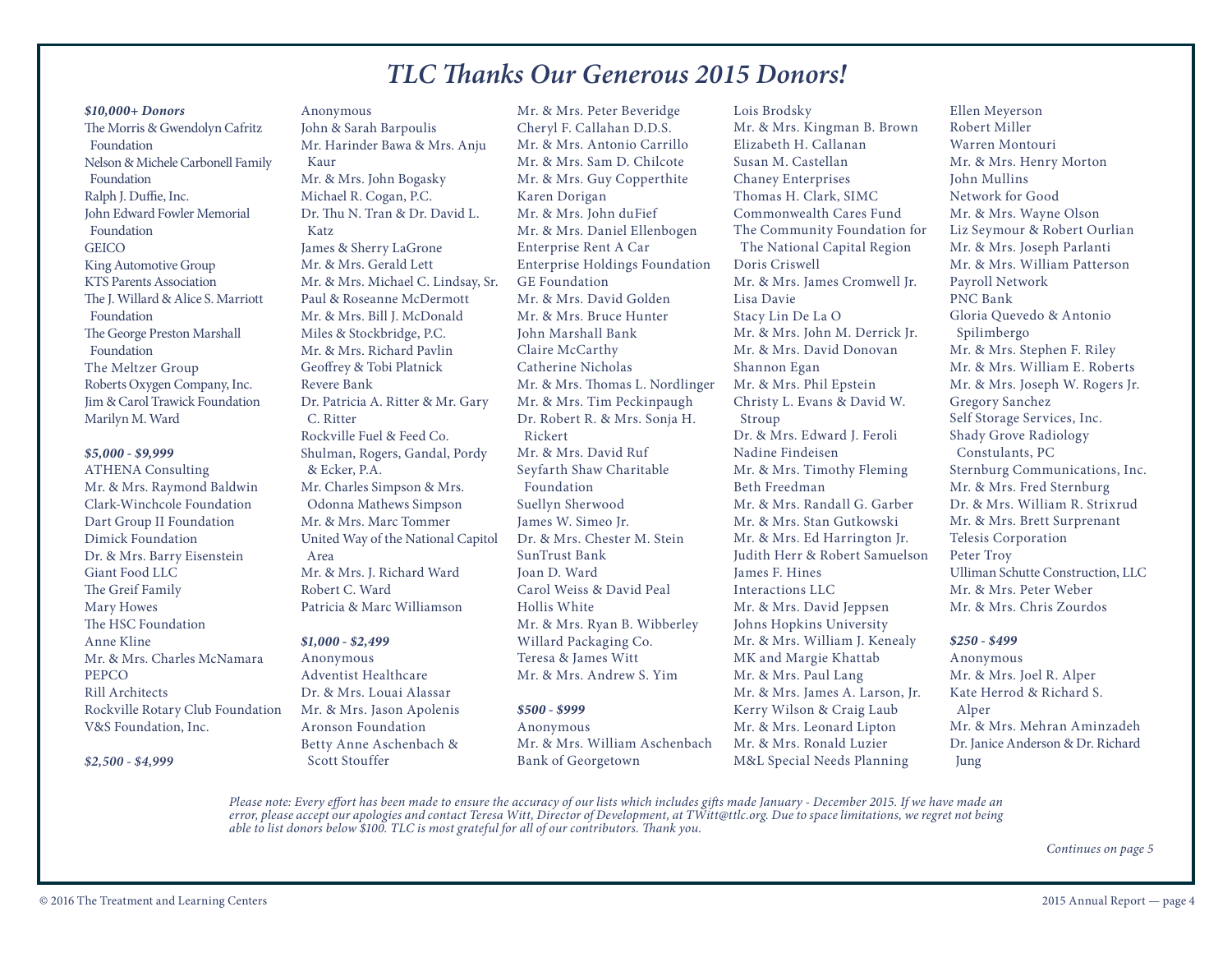## *TLC Thanks Our Generous 2015 Donors!* Continued from page 4

Mr. & Mrs. Jon M. Anderson Robert & Brigid Baker Dorothy Ballenberger Michael Becker Mr. & Mrs. Michael A. Berdak BioReliance Mr. & Ms. Gary Blau Mr. & Mrs. Kevin Bradley Dr. & Mrs. Lawrence A. Brain Cathleen Burgess Colonial Life Mr. & Mrs. John W. Colston The Community Foundation of Frederick County Jessica Cortes- State Farm Crown Trophy James Curry Mr. & Mrs. James Datovech Mr. & Mrs. Stephen Durr Michael Egan Energy Federal Credit Union Mike Fritsch Amy Gardiner Mr. & Mrs. David M. Gerth Debbie Goldberg John Hagner Mr. & Mrs. William Jones John Kennedy Roberta Kirkendall Kiwanis Club of Olney Dr. & Mrs. George M. Korengold LearningRx Dr. Amy Lewanda & Mr. Eric Lewanda Jane Longwell Nancy Cohen & Roger McGary Mr. & Mrs. Michael L. Merollini Karen L. Morgret Debra Moses Dr. Marianne Nobel & Mr. Michael Manson

Ethel S. Peal Melodia Phillips Froma P. Roth, Ph.D. Barbara A. Sable Judith Schattenfield Schrier Physical Therapy Rhona Schwartz & Seth Shapiro Hershel Shanks Mr. & Mrs. James Simeo SunTrust United Way Campaign Carol Thedford Drs. Cynthia & Alan Thomas Title Boxing Club Vulcan Materials Co Mr. & Ms. Bill Xander

#### *\$100 - \$249*

Anonymous Rebecca Abrahams Mr. & Mrs. Steven R. Albersheim Amazon Smile Foundation Nancy Amundson Angel Floors Inc. Drs. Donna & Bryan Arling Ryan Aschenbach Aysar Barbari Alison Betty Nikki Blume Mr. & Mrs. Jay Blumenkrantz Julie & Michael Bobrow Elizabeth Bond Phyllis Bonelli Steve Branch Mr. & Mrs. Frederick J. Brown Mr. & Mrs. Thomas N. Bulleit Jr. Mr. & Mrs. John T. Monahan Lee Burstyn Capital One Bank Admiral Laine Cocca Mary Coffin Charles P. Coggeshall M.D.

Mr. & Mrs. Steve Coran Dr. & Mrs. J. Richard R. Crout Charlene M. Currie Darby Family & Trigard Staff Lowell Davis Behnam Dayanim Mr. & Mrs. Eugene A. Delmar Philip S. Derfler Mr. & Mrs. James Dixon Mark Dorigan Mr. & Mrs. William Dove Mary Downs & Thomas Walsh Brendan Doyle Mr. & Mrs. Paul Dragoumis Thomas Duke Victoria Estabrook Mr. & Mrs. Jack Feder Fleet Feet Gaithersburg Dr. & Mrs. Ibrahim Fofanah Monica Gentile Linda Gerson Mr. & Mrs. James M. Gibby Christine C. Giraudo Alan E. Gober M.D. David Goldberg Angela Golub Carolyn Grant-Suttie Mr. & Mrs. Vincent R. Guerrieri Sue Haddad Mr. & Mrs. Robert Hall Ardis Hart Mr. & Mrs. Richard A. Hoffman Mr. & Mrs. Tony Horn Janet Hu John Hurley Eric Jeffers Lynn Kazerouni Mr. & Mrs. Michael F. Kelleher Keller Stonebraker Insurance, Inc. Mr. & Mrs. Amrit Kohli Mr. & Mrs. Michael Krull

Leland L. Fisher Lumber Kaia Lenhart Senator & Mrs. Laurence Levitan Fay Lohmann Mr. & Mrs. John Longwell Machado Construction Company, Inc. Susan E. Madison Joyce Mange Viola Mantie Mr. & Mrs. James D. Margolis Robert W. McCulley Mr. & Mrs. Edward McGeogh Mr. & Mrs. Patrick McGinness Mr. & Mrs. Terrence M. McShane John C. Mohler Christina Morrissey Stephen Murchake Curt Nass Sally Neuberger Pearl Nigen Mr. & Mrs. Edmund Novak Mr. & Mrs. Robert November Mr. & Mrs. Bruce A. Oehller Mr. & Mrs. Stephen J. Orens Mr. & Mrs. Michael Orleans Raymond Panczyk Pasadena Community Foundation Hester Patterson Franklin Pearl Bradley Perseke Roberta Petrishko Pauline Petitclerc Lynn Pollnow Mr. & Mrs. Stephen Porter Potomac Mack Sales & Service, Inc. Cheryle Pringle Karl Protil Shawn Rafferty Rabbi & Mrs. Sholom Raichik Radm. & Mrs. Ricardo Ratti Rio Sport&Health

Rodgers Consulting Marcia Rohrer Mr. & Mrs. Lawrence Rosenblum Elizabeth Sale Thomas Schelling Rhonda Schoonover Mariama Semega-Janneh Mr. & Mrs. Steven Shane Charles L. Short David Smith Rachel Smith Steelcase Foundation Dr. & Mrs. William Steinberg Robert E. Stubbs Sunflower Bakery Dr. & Mrs. Stuart Taylor Thomas, Bennett & Hunter Mr. & Mrs. Richard Thornburgh Joseph Toscano Mr. & Mrs. Brian Tretick Sylvia Valdivia Walewska Watkins Lillianne P. Weingarten Mr. & Mrs. Gordon T. Wells, II Mr. & Mrs. Daniel Whalen Wilbert Funeral Services Nancy Wilson Mr. & Mrs. Jonathan Wise Mr. & Mrs. John P. Wolfe II Rebecca Womeldorf Laura Wong Mr. & Mrs. Christopher J. Wooley Jeffrey Wright Susan Yaffe-Oziel Mr. & Mrs. Theodore P. Zahn Xiaoni Zhang Teresa Jones & Joshua Zimmerberg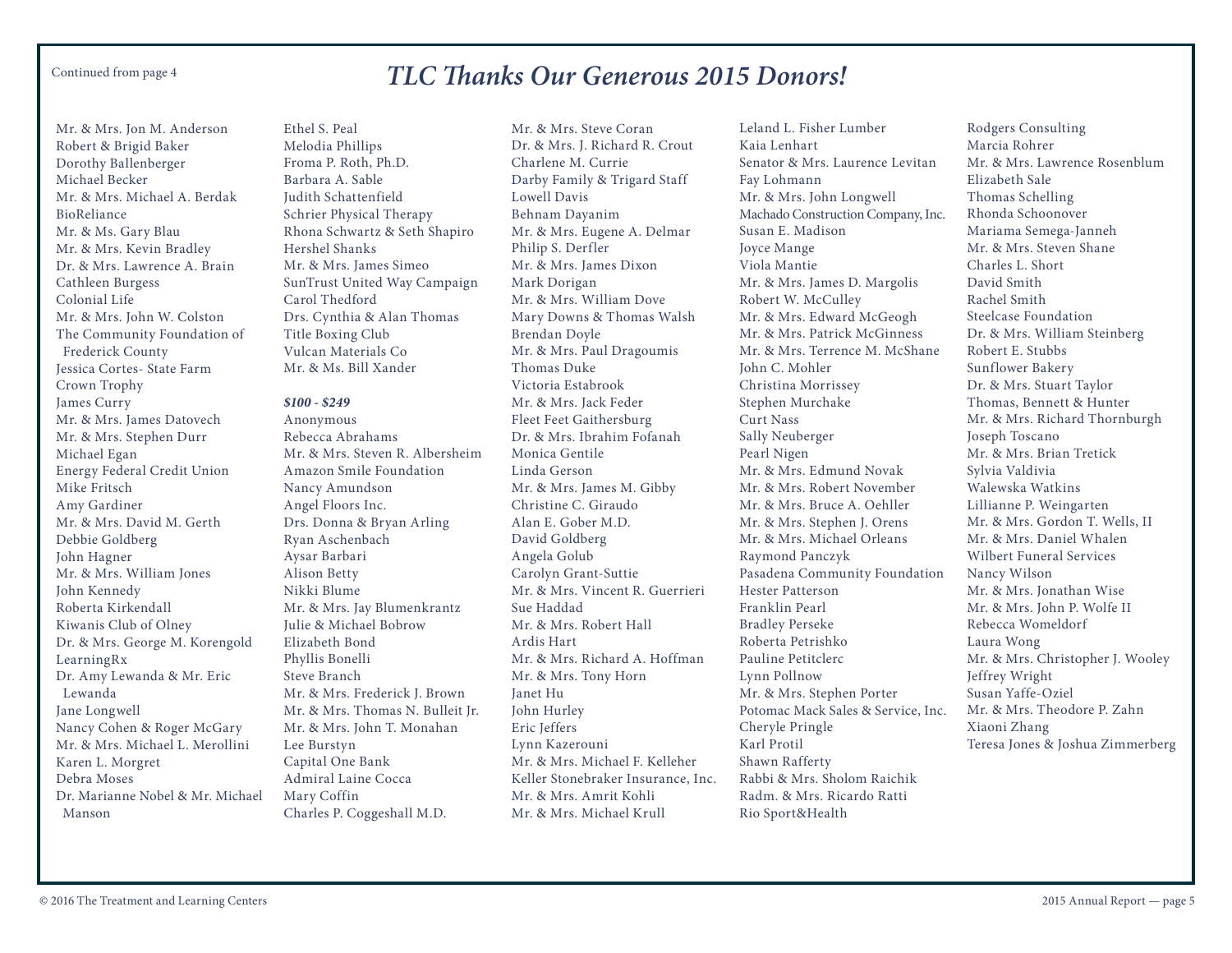## *Honor Gifts*

*Honor gifts are a way to recognize friends or family members while demonstrating support for TLC. Each honoree will receive a personalized card as well as the satisfaction of knowing this support helped make a difference. TLC thanks those who made tribute gifts in 2015.*



Lowell Davis Conrad Aschenbach Susan Yaffe-Oziel Brigid Baker Mr. & Mrs. Kingman B. Brown Westin Beveridge Steelcase Foundation, Mr. & Mrs. James M. Gibby Willard Bischoff Susan Yaffe-Oziel Julie Bobrow Mr. & Mrs. James Datovech Matthew Datovech Laura Wong Fia De La O Mr. & Mrs. Ilya Pesin Stacy De La O Mr. & Mrs. William Dove **Julia Dove Hays** Interactions LLC Charles R. Dickerson Lindsay A. Estabrook Julian Estabrook Mr. & Mrs. Todd Goren Erica Gallo Dr. & Mrs. Barry Eisenstein Charlotte Golden Dr. Deborah Weltz Joshua Lang Mr. & Mrs. Gerald Lett Cameron Lett Mr. Eric Lewanda & Dr. Amy Lewanda Charles Emily Lewanda Mr. & Mrs. Todd Goren Cortney Lhota Fay Lohmann Henry Lohmann Mr. & Mrs. John D. Clough Norman Lorentz Mr. & Mrs. Bill J. McDonald Shaun McDonald Mr. & Mrs. Terrence M. McShane Amanda McShane

Susan Yaffe-Oziel Christina Morrissey Lynn R. Kaufman Thomas L. Nordlinger Mr. & Mrs. Stephen F. Riley Melanie Nunez Barbara A. Sable Melissa Pappas Devon Betz, Ms. Phyllis Bonelli, Brett Davidson, Froma P. Roth Dr. Sandra Gordon-Salant, Dr. Emily Kinsler, Dr. Diane Paul, Franklin Pearl, Eli Roth, Dr. Edward Roth, Mrs. Linda A. Shevitz and Gary Troia Mr. & Mrs. Bruce A. Feldman, James W. Simeo Jr. Patricia A. Ritter and Susan Yaffe-Oziel Mr. Charles & Mrs. Odonna Mathews Simpson Yelena Kathryn Simpson Claudia Pavlin Neil Stottlemyer Susan Yaffe-Oziel Lisa Torvik Robert Miller TLC Staff Xiaoni Zhang **Lefan Andrew Wang** Lefan Andrew Wang Joan D. Ward Robert C. Ward Robert C. Ward Dr. Robert R. & Mrs. Sonja H. Rickert Peter R. Weber Cary Feldman, John Hagner, Susan Yaffe-Oziel Dr. David L. Katz & Dr. Thu N. Tran and Dr. & Mrs. William Steinberg

#### *From: In Honor of: From: In Honor of:*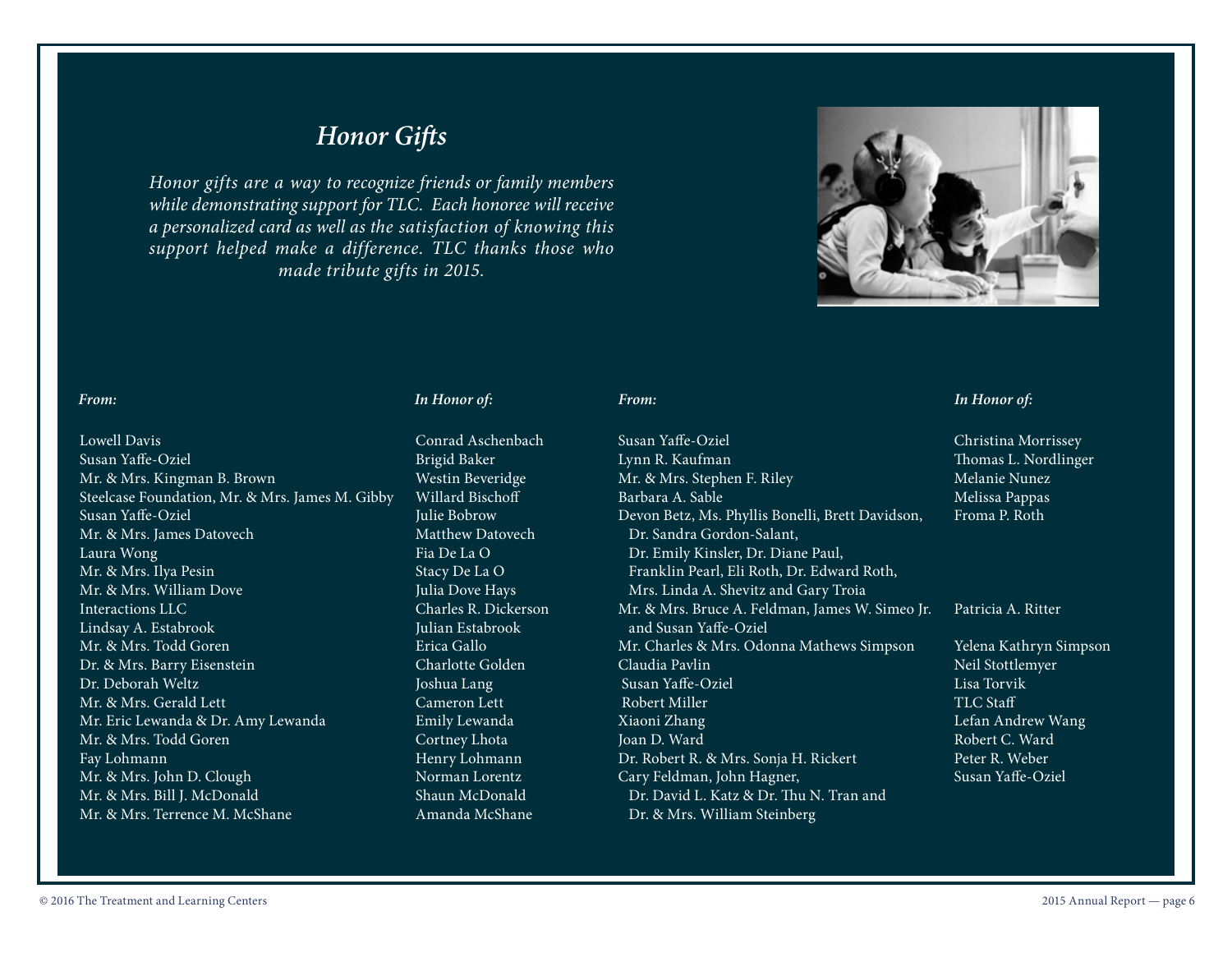## *In Memory of James D. Ward*

We wish to honor James Ward by adding his name to the Commemorative Honor Wall. Jim has been a treasured friend of TLC and we appreciate the support he and his family have shown to our mission. Please know these gifts will allow his legacy to live on through the lives touched and changed by TLC.

American Cemetery Supplies Betty Anne Aschenbach & Scott Stouffer Chaney Enterprises The Community Foundation of Frederick County Darby Family & Trigard Staff **GEICO** Mr. & Mrs. Robert Hall Thomas, Bennett & Hunter John Hurley The Johnston Family Keller Stonebraker Insurance, Inc. Anne Kline Arthur Knipple Leland L. Fisher Lumber Mr. & Mrs. David Lewis Machado Construction Company, Inc. Robert W. McCulley Mr. & Mrs. Bill J. McDonald Elisabeth D. Mohler John C. Mohler Carolyn L. Neal Mr. & Mrs. Bruce A. Oehller Mr. & Mrs. Donald Phebus Potomac Mack Sales & Service, Inc. Dr. Patricia A. Ritter Rodgers Consulting Robert E. Stubbs Vulcan Materials Co. Mr. & Mrs. J. Richard Ward Mrs. Marilyn Ward Mr. & Mrs. Gordon T. Wells, II Mr. & Mrs. William W. Werber Wilbert Funeral Services



## *The New Legacy Wall at KTS*

The Legacy wall was unveiled at KTS at Fall Family Picnic night. The wall is located in the front lobby and has raised over \$8,000 for KTS. This wall is an opportunity to create a lasting message that will impact generations to come. Thanks to the Lynn, Bijan and Joey (past KTS student) Kazerouni for making this wall a reality.



## *The Legacy Club for TLC*

The Legacy Club for TLC honors and recognizes those individuals who have chosen to include TLC in their estate plans. Legacy gifts ensure that we can continue to improve lives and expand possibilities for children and adults in our community. If you have already made a charitable bequest to TLC, please let us know so we can add you to this list of visionary supporters. Your participation may inspire others to join *The Legacy Club* for TLC.

*Mr. and Mrs. Richard Alper Mr. and Mrs. John Colston Mr. and Mrs. James Ward*

*Mr. and Mrs. Bruce Hunter Mr. and Mrs. Barry Scher*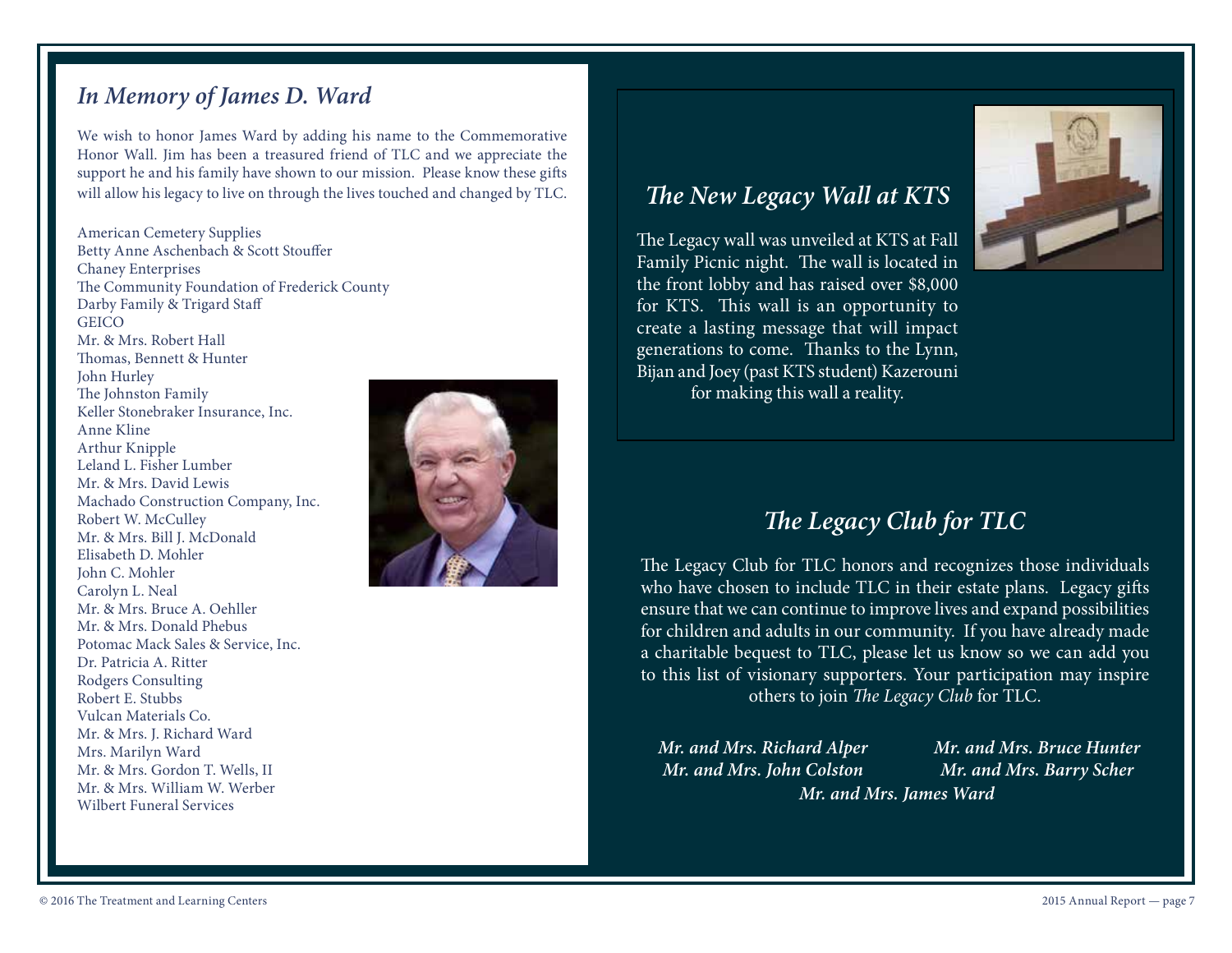## *Memorial Gifts*

*A commemorative gift is a meaningful way to honor a loved one. Many of our donors request a gift to TLC in lieu of flowers. This wonderful gesture helps support services at TLC.* 

## Mr. & Mrs. John Hickey *Marcel J. Aucremanne* Dorothy Ballenberger *Gail Diamond* Susan Yaffe-Oziel *Jerry Dressner* Thomas Duke *Carole J. Duke* Victoria Estabrook *Jason Estabrook* Sternburg Communications, Inc. *Edward Fisher* Dr. Patricia A. Ritter & Mr. Gary C. Ritter *Leonardo Galluzzi* Susan Greif, and Dr. Patricia A. Ritter *Robert Greif* Mr. & Mrs. Fred Sternburg *Bernice Harron* Sternburg Communications, Inc. *Meyer Herron* Pasadena Community Foundation, Elizabeth H. Callanan, *William "Jay" Kenealy* Mr. & Mrs. John R. Collett, Mr. & Mrs. William J. Kenealy, Mr. & Mrs. Edward McGeogh, and Gregory Sanchez Dr. Patricia A. Ritter & Mr. Gary C. Ritter *Martin Lindenauer* Dr. Patricia A. Ritter & Mr. Gary C. Ritter *Marshall Miller* Nadine Findeisen *Harue Nelson* Marlene Ross *Bernard Ross* Mr. & Mrs. Fred Sternburg *Mildred Sternburg* Mr. & Mrs. George Galasso *Eveleen Walsh*

## *Donor Gave in memory of:*

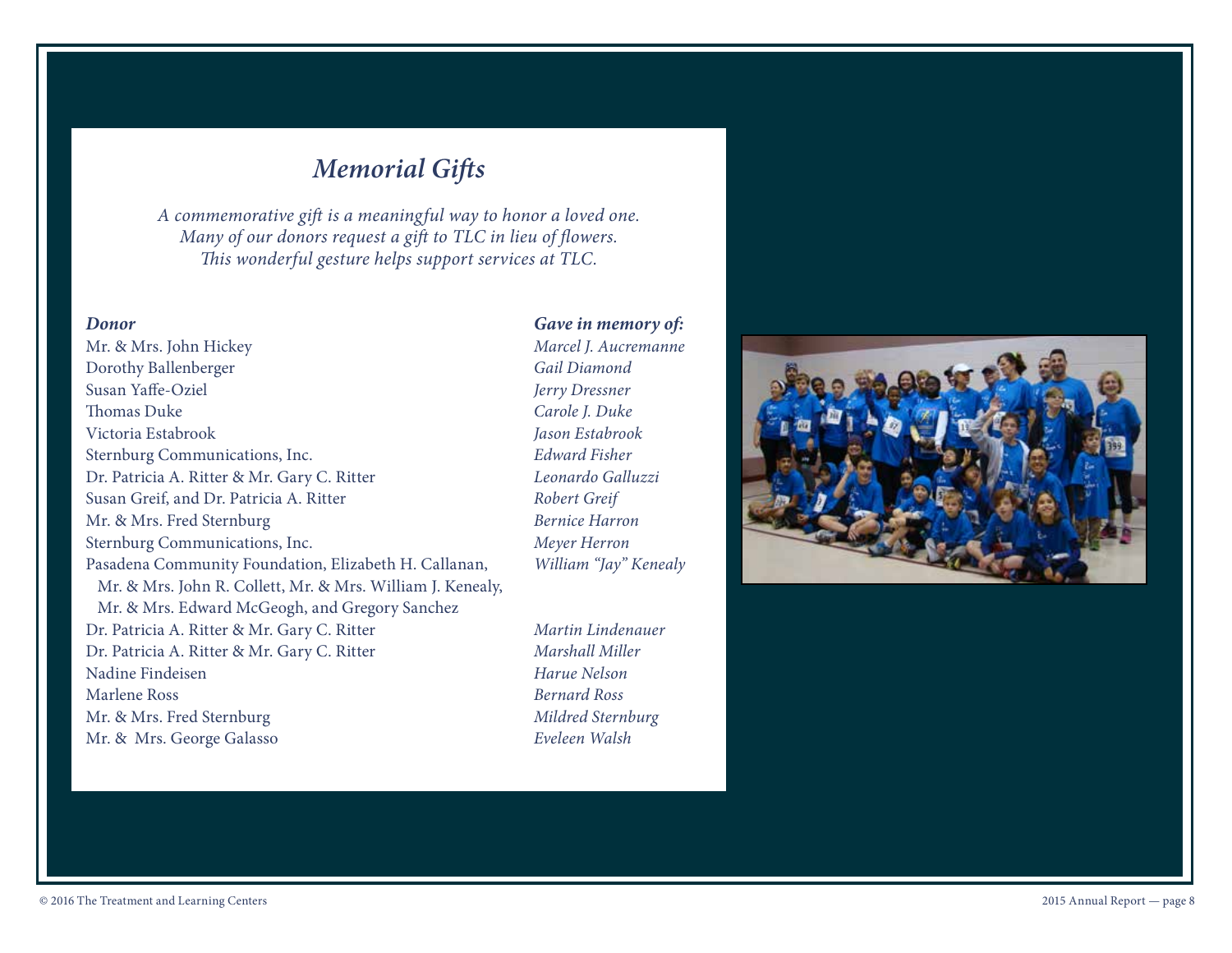## Selected Audited Financial Information for Fiscal Year 2015

*Complete audited financials and Form 990 for year ended June 30, 2015, are available on request.*

## **Operating Expenses Public Support and Revenues**



Note: Operating Expenses do not include depreciation and Public Support and Revenues do not include investment income.



*Numbers may include duplication as some consumers receive multiple*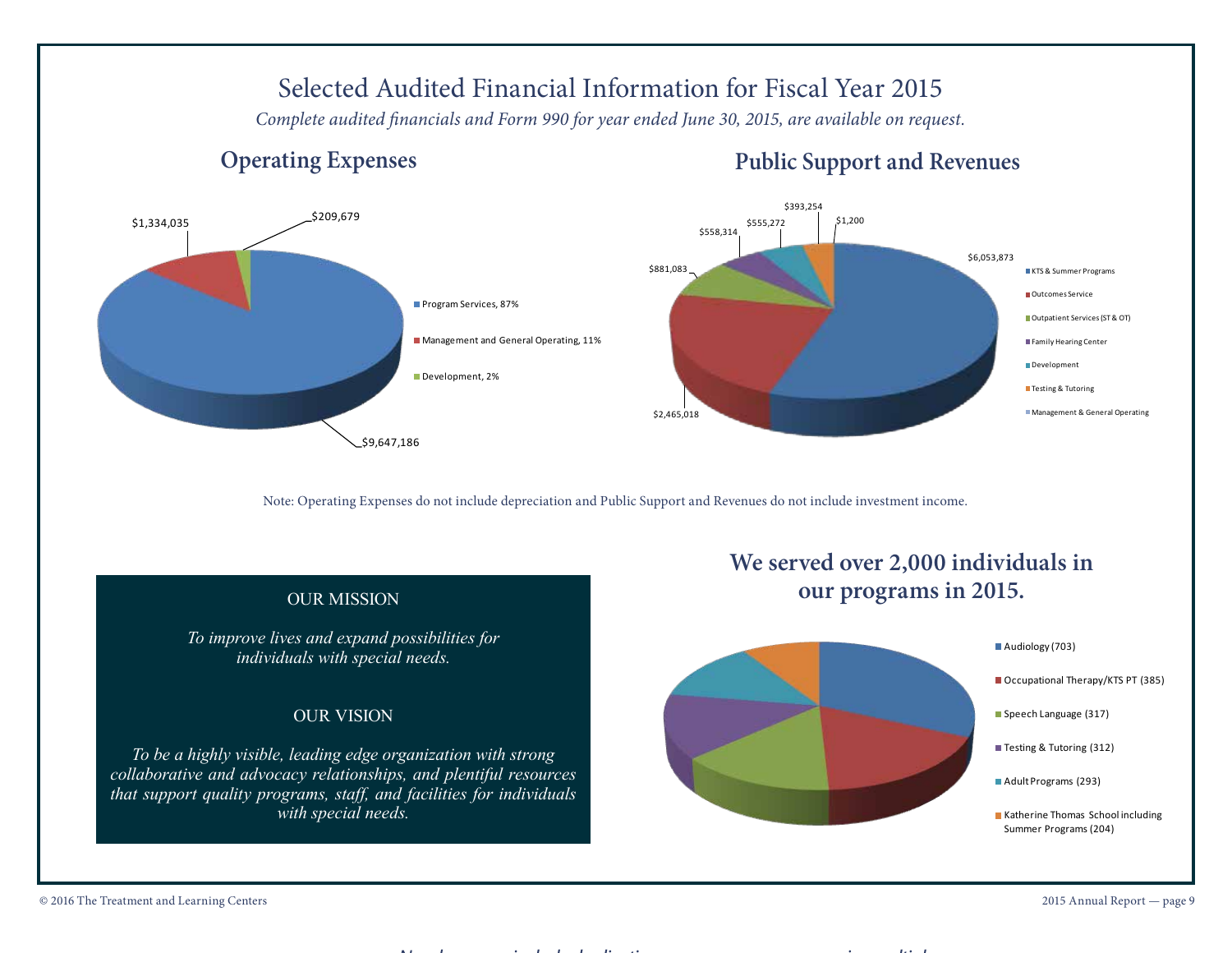# **Luis**

When Luis came to The Treatment and Learning Centers for an evaluation seven years ago, he was having difficulty in preschool. Writing was challenging. Using scissors was nearly impossible. He wasn't able to keep up with his peers and his private school suggested an occupational therapy evaluation at TLC. The evaluation showed deficits and Luis began weekly occupational therapy immediately. His results were profound. Luis' mother Carrie noted, "Within the first few months there were remarkable changes in Luis."

Brigid Baker, OTR/L, Director of Clinical Programs, has worked with Luis since he was 4 years old. Luis has made significant improvements – progressing from learning to form his upper and lower case letters to now writing legibly in cursive. Where he used to lack the coordination to ride a scooter and bike, now he can be found speeding through the halls of TLC. Once he struggled with strength and physical endurance for daily tasks and now he is fine tuning for improved core strength and stability. Luis is active in Boy Scouts, is on the swim team and enjoys playing the trumpet!

Luis has stayed with occupational therapy because as he has grown, so have the physical demands of childhood. Additionally, the emotional demands encouraged his family to try counseling for Luis. Luis has gotten help with conflict management, interacting with peers and communicating with his family. His parents have been very pleased with the impact of TLC's services on their son, sharing, "The Treatment and Learning Centers makes our family a more cohesive unit."

Recently, when eleven year old Luis was asked about his time in OT, he reflected, "When I was little," he says, "I struggled to write a single sentence in print. Now I can write a whole paragraph in cursive."

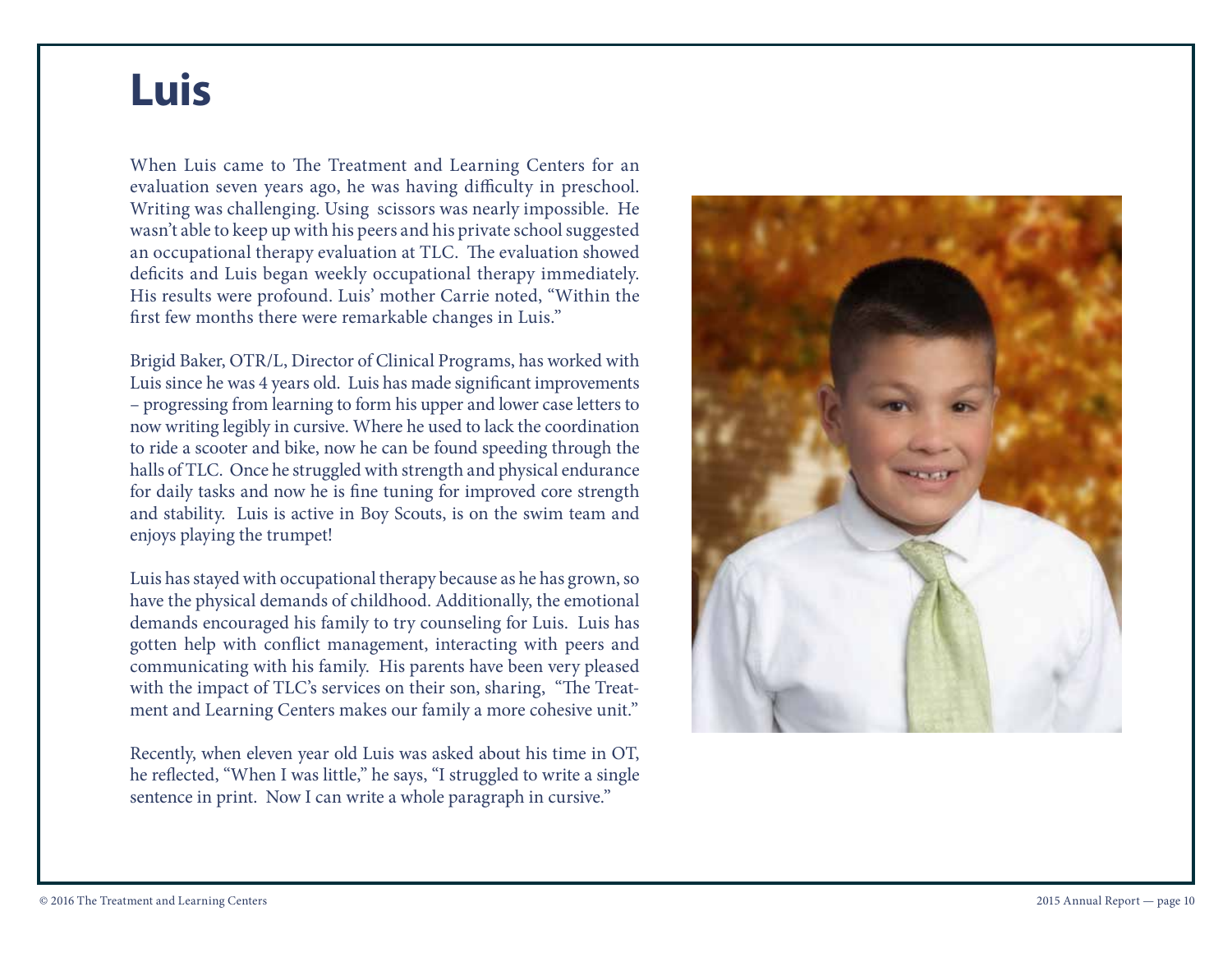# **65th Anniversary Celebration**

On October 22, 2015, TLC hosted an event celebrating 65 years of service and honoring the *Champions of TLC*. The celebration and dinner were held at The Gaithersburg Marriott, Washingtonian Center. Barbara Harrison, anchor at NBC4, served as the master of ceremonies for this special evening. Tara Beaner, mother of therapeutic interaction group participant and now KTS student Micah, shared her experiences with TLC and KTS. Comedian Leo Lytel, who began his stand-up comedy career at the age of 13, performed to the delight of the audience. Leo is actually a part of TLC's history because he received services in the therapeutic interaction group as a preschooler.

**Champions of TLC** were honored in recognition of their extraordinary commitment and vision. Champions included: GEICO, J. Richard Ward, Rockville Fuel & Feed Company, Board Member Emeritus; Conrad and Lois Aschenbach and their Family; and Sylvia Valdivia, TLC employee with 28 years of service.

At the gala, we raised \$50,000 for our *Caring Neighbor Fund* which helps TLC serve individuals who, without financial support, could not receive needed services. Thank you to all of our sponsors who helped us surpass our goal and raise a total of \$119,000! **Diamond Sponsors**: The Aschenbach Family and King Automotive, GEICO. **Platinum Sponsors**: Athena Consulting; Miles & Stockbridge; Rill Architects; Rockville Fuel & Feed Company; Shulman, Rogers, Gandal, Pordy & Ecker, P.A. **Gold Sponsors**: Patricia A. Ritter, Ph.D. and Gary Ritter; Ryan B. Wibberley.

TLC is proud to have strong partners and community support which is reflected by the **Honorary Gala Committee**. Thank you Congressman Chris Van Hollen; Charles L. Short, Special Assistant to the County Executive; The J. Willard and Alice S. Marriott Foundation; The HSC Foundation; Giant Food; Special Olympics Maryland - Montgomery; and Sunflower Bakery.

This wonderful evening was a tribute to everyone who changed the lives of individuals and families who put their trust and hope in TLC. We are grateful for the continued support of families, staff and the community.





Example 2016 The Treatment and Learning Centers 2016 Annual Report — page 11 Annual Report — page 11 Annual Report — page 11 Annual Report — page 11 Annual Report — page 11 Annual Report — page 11 Annual Report — page 11 A *The Champions of TLC with Executive Director Pat Ritter, M.C. Barbara Harrison and Board of Trustees Tara Beaner, Micah's Mom Comedian Leo LytelPresident Bill McDonald*